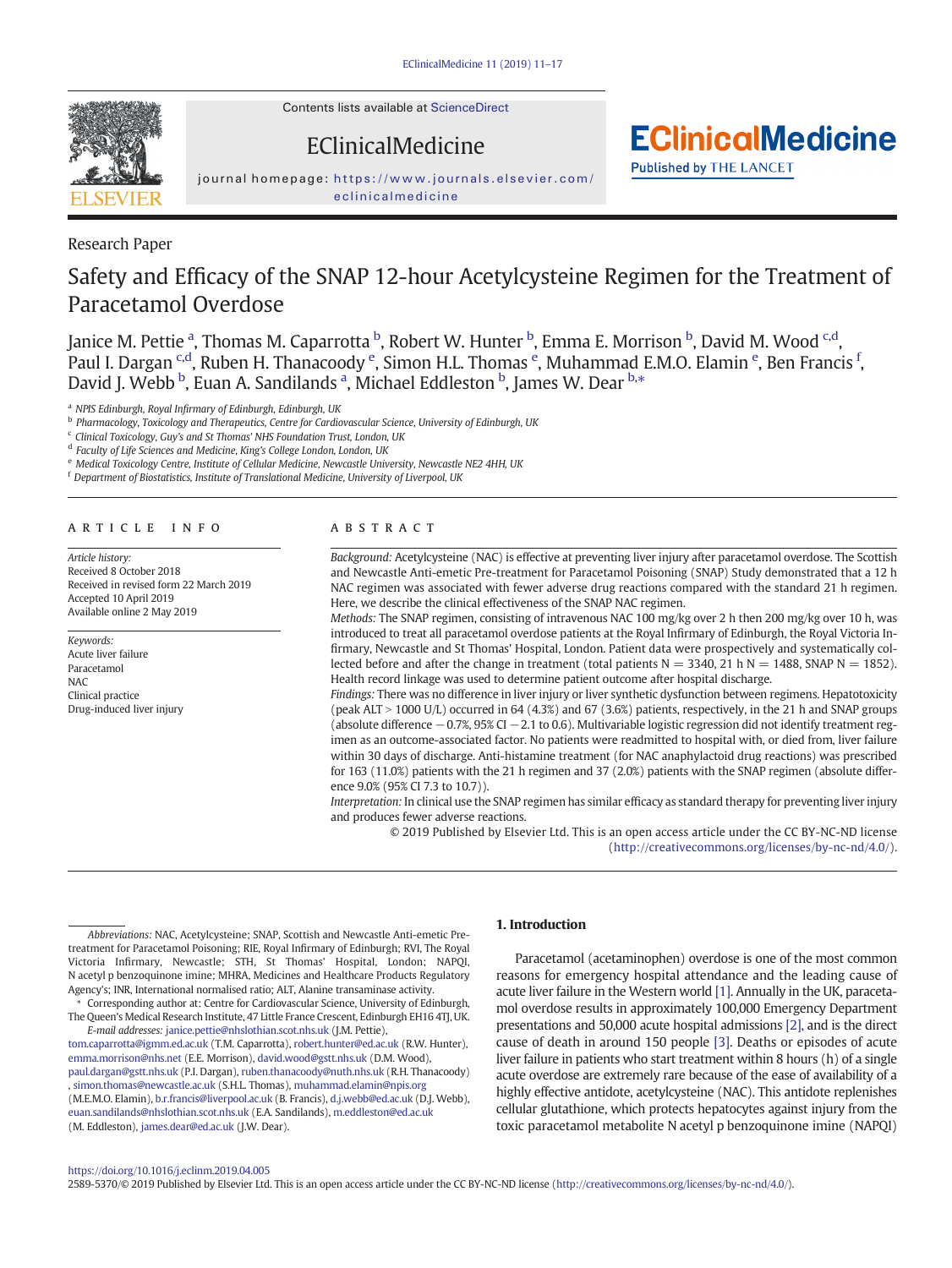### Research in Context

#### Evidence Before This Study

Paracetamol overdose is a common reason for emergency admission to hospital and the commonest cause of acute liver failure in Europe and North America.

Acetylcysteine (NAC) is effective at preventing liver injury, but the optimal regimen has not been defined.

We have previously demonstrated that a shorter 12 h NAC regimen (the 'SNAP' regimen) produces fewer adverse reactions.

#### Added Value of This Study

In this study we demonstrate that the SNAP regimen has comparable effectiveness to the standard 21 h NAC regimen at preventing liver injury in 3340 patients treated at 3 UK hospitals.

#### Implications of All the Available Evidence

This study provides an evidence base for clinical practice to change to using the SNAP regimen as standard care for treatment of paracetamol overdose. This is because this treatment regimen improves treatment safety for this patient group, reduces the need for treatment interruptions and potentially shortens the length of treatment without compromising the effectiveness of NAC at preventing liver injury.

[\[4\]](#page-6-0). Since 2012, revised guidelines for the NAC treatment of paracetamol poisoning have been implemented in the UK. These guidelines recommend treating all patients with a paracetamol concentration above a single treatment line on the paracetamol nomogram (the 100 mg/L at 4 h after overdose treatment line — '100-line') and treating all patients with a staggered overdose or uncertain time of ingestion [\[5\].](#page-6-0)

NAC has been administered intravenously using the same 21 h regimen since the 1970s with few dose-finding studies being performed in this area. This regimen consists of three sequential, weight-related, doses of NAC given intravenously in 5% dextrose: 150 mg/kg body weight over 15 min (extended in the UK to 1 h in 2012), followed by 50 mg/kg over 4 h and 100 mg/kg over 16 h. This NAC regimen is associated with a high incidence of adverse drug reactions (ADRs), in particular anaphylactoid reactions [\[6\]](#page-6-0). These are unpleasant for patients, result in temporary cessation of therapy, require anti-histamine treatment, extend the duration of treatment and hospitalisation, and sometimes cause doctors to withhold NAC. In addition to ADRs, other problems are that medication errors occur because the NAC regimen is complex [\[7\]](#page-6-0) and treatment leads to significant hospital bed occupancy because the regimen is time consuming (around 47,000 bed days per year in England) [\[2\]](#page-6-0).

To address these issues with the 21 h NAC regimen different treatment regimens have been introduced into clinical practice. These include simplified 1 or 2 'bag' regimens [\[8,9\]](#page-6-0) or stopping NAC before the end of the 21 h regimen in very low risk patients [\[10\]](#page-6-0). To date, these regimens have not been assessed with robust studies to determine efficacy and safety, We used pharmacokinetic modelling to design a 12 h NAC regimen (known as the Scottish and Newcastle Anti-emetic Pretreatment for Paracetamol Poisoning Study regimen or "SNAP regimen") which delivers the same dose of NAC as the 21 h regimen (300 mg/kg) but does not result in the high early blood NAC concentrations associated with anaphylactoid reactions and other ADRs [\[11\]](#page-6-0). A randomised clinical trial that compared the SNAP NAC regimen to the standard 21 h NAC regimen reported a substantial reduction in ADRs with the new regimen [\[6\]](#page-6-0).

Due to the reduction in ADRs, simplicity and apparently equivalent effectiveness, clinical units have started to use the SNAP regimen. On 28th September 2015 it was adopted into clinical practice for all patients requiring NAC treatment for paracetamol overdose at the Royal Infirmary of Edinburgh (RIE), UK. Clinical outcome was recorded in the long-running prospective audit of paracetamol poisoning within the RIE from before and after the change. On 1st June 2016 and 1st October 2016, the SNAP regimen was introduced into routine clinical practice for all patients at St Thomas' Hospital (STH), London and the Royal Victoria Infirmary (RVI), Newcastle, respectively. Here we compare the effectiveness of the SNAP regimen with that of the 21 h regimen in an observational study involving 3340 unselected patients with paracetamol poisoning.

#### 2. Methods

#### 2.1. Edinburgh Patient Data

Patient data were collected as part of a long-running, prospective, audit of consecutive patients admitted with paracetamol overdose to RIE. This hospital provides the only Emergency Department for the City of Edinburgh, UK. The change to using the SNAP regimen was a clinical decision approved by the local NHS governance process. The NHS Caldicott Guardian approved collection of data using the Toxicology Unit's paracetamol care pathway data collection form. Prospective data collection, using a proforma, encompassed two years before and after the introduction of the SNAP regimen (4 years total).

We included all consecutive patients admitted to RIE with paracetamol overdose that required NAC according to current UK management guidelines. The UK criteria for starting treatment with NAC are described in detail on the UK poisons management database TOXBASE [\(www.toxbase.org](http://www.toxbase.org)). In brief, patients taking a single acute overdose (all tablets ingested within 1 h) were treated if their timed blood paracetamol concentration was above the 100-line. The decision to treat patients taking a staggered overdose (deliberate overdose over more than 1 h) was based on the Medicines and Healthcare Products Regulatory Agency's (MHRA) guidance published in 2012, which stated that all patients should receive NAC [\[5\].](#page-6-0) There were no changes to the guidelines during the 4-year period of this study. The pattern of overdose referred to as therapeutic excess is defined as an accidental overdose with the tablets taken for therapeutic indications.

From 28 September 2013 to 27 September 2015 patients received intravenous NAC using the 21 h NAC regimen: 150 mg/kg body weight over 1 h, followed by 50 mg/kg over 4 h and 100 mg/kg over 16 h (300 mg/kg total). One hour before the end of treatment blood was drawn for measurement of liver function tests, creatinine and international normalised ratio (INR) to determine whether treatment could be safely stopped after 21 h of NAC using the criteria outlined below.

From 28 September 2015 to 27 September 2017 patients were treated with the SNAP regimen: 100 mg/kg over 2 h then 200 mg/kg over 10 h (300 mg/kg total). Two hours before the end of this 12 h treatment regimen blood was drawn and NAC treatment was stopped after 12 h if the following criteria were satisfied: INR 1.3 or less; and alanine transaminase activity  $(ALT) < 100$  U/L and not more than doubled from admission; and paracetamol concentration  $<$  20 mg/L. If these criteria were not reached then NAC was continued at 200 mg/kg over a further 10 h. Irrespective of whether NAC was continued or discontinued, the local protocol was for patients to have further blood sampling 20 h after starting NAC to determine the need for extended treatment (at the equivalent time to the 21 h regimen). For the 21 h and SNAP regimens the same UK national criteria for stopping NAC treatment after 21 h were used: INR 1.3 or less and ALT  $<$  100 U/L and ALT not more than doubled from admission. Blood results were collected from TrakCare software application (InterSystems Corporation, Cambridge, Massachusetts), an electronic patient record system used by the Acute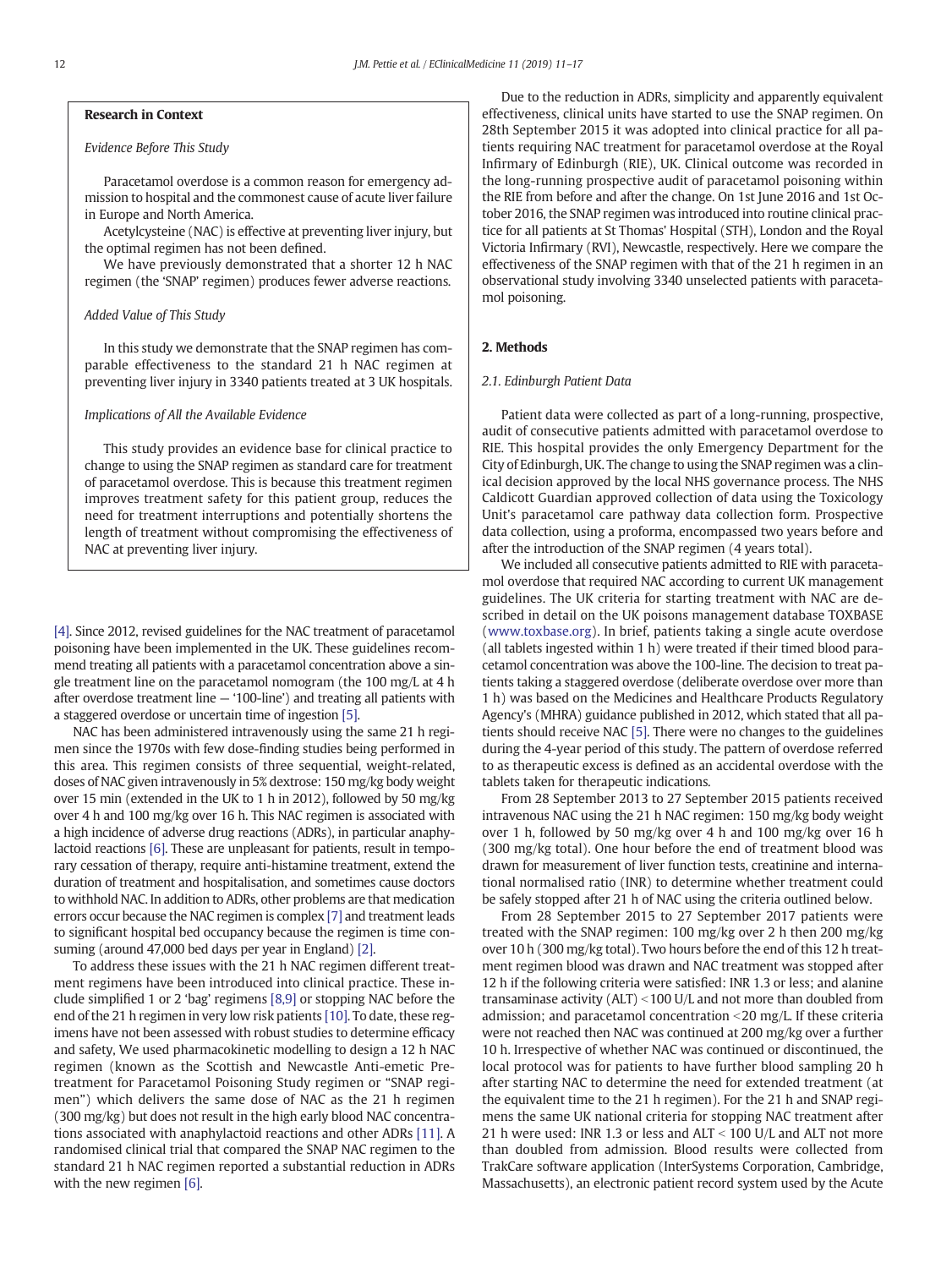Hospitals Division of Lothian National Health Service (NHS) Health Board, Scotland.

#### 2.2. London and Newcastle Patient Data

Data were collected during previous audits of use of the conventional 21 h NAC regimen following implementation in September 2012. The SNAP regimen was introduced on 1st June 2016 and 1st October 2016 at STH and RVI, respectively, after approval by the local NHS clinical governance process. Data were collected with local approval from the Caldicott Guardian. All paracetamol overdose patients requiring NAC were identified for treatment using the same national criteria as RIE. The 21 h regimen was delivered as per RIE. For SNAP treatment, the same patient care pathway was used at STH and RVI; and the same 12 h SNAP regimen was used at all 3 sites. At the end of the 12 h SNAP regimen blood samples were taken for liver function, creatinine, INR and paracetamol concentration; if these blood tests were less than 24 h after the last dose of paracetamol, the blood tests were repeated at 24 h. NAC was continued if the following criteria were met on either of these blood tests: ALT more than  $2 \times$  upper limit of normal or doubled from admission, or INR more than 1.3, or paracetamol concentration more than 10 mg/L. Blood results were collected from the STH and RVI local electronic patient record systems.

#### 2.3. Identification of Anaphylactoid Reactions and Liver Toxicity

In all 3 centres anti-histamine prescribing was used to estimate the rate of anaphylactoid reactions with both the 21 h and SNAP regimens. The diagnosis of paracetamol-induced liver injury was made from ALT and INR measurement. The peak value from each hospital admission was used for analysis.

#### 2.4. Scottish Data Linkage

Hospital admission and mortality data were obtained from the national hospitalisation register (Scottish Morbidity Record, SMR01) and the National Records of Scotland death registrations, respectively. The SMR01 is a population-based register of hospital admission episodes occurring in Scotland, and holds information on patient conditions leading to admission. Ethical approval to use fully anonymised collated data was provided by National Services Scotland Information Governance. Index cases admitted to RIE were identified where the ICD-10 diagnosis code T39.1 (Poisoning by, adverse effect of and underdosing of 4- Aminophenol derivatives) was present as either the primary diagnosis or was present in any diagnostic position. The time windows for analysis were 28th September 2012 to 27th September 2015 (21 h NAC regimen) and 28th September 2015 to 27th September 2017 (SNAP regimen). The following outcomes were measured and expressed as rate per 1000 admissions: incidence of hospital readmission within 7 days and 30 days of the index case (due to liver failure (see below for definition), paracetamol overdose (T39.1), all other causes), death within 7 days and within 30 days of index case (liver failure, all other causes) and transfer to the Scottish Liver Transplant Unit (7 days and 30 days of index case). Liver failure was defined by ICD-10 codes K72 hepatic failure NEC, K711 Toxic liver failure with hepatic necrosis (includes hepatic failure (acute) (chronic) due to drugs). The Scottish Liver Transplant Unit is the only transplant unit covering the Scottish population.

#### 2.5. Statistical Analysis

Liver injury was quantified by multiple cut-off values for ALT and INR. Hepatotoxicity was defined as a peak  $ALT > 1000$  U/L and this definition was used as the outcome for subsequent statistical analysis. Due to slight differences in the delivery of the SNAP regimen across centres we have considered the data from RVI and STH together and they are presented both separately and combined with data from RIE. The data are presented as the number of cases expressed as a percentage of the relevant total. For liver injury the denominator used was the respective number of patients starting NAC treatment (unless otherwise stated). Proportions were compared across treatment groups by the method described by Newcombe (1998 — method 10) [\[12\].](#page-6-0) Differences are presented as the absolute percentage change and 95% confidence intervals. Positive absolute changes indicate a higher proportion in the SNAP regimen group than in the 21 h NAC regimen treated group. For data from Scottish data linkage the numbers are represented as rate per 1000 admissions.

We used R, version 3.4.4, for multivariable logistic regression analyses to assess the strength of association between a combination of patient variables and both hepatotoxicity ( $ALT > 1000$  U/L) and hepatic synthetic dysfunction (INR  $>$  2). The following variables were included in this analysis: patient age, gender, weight, paracetamol dose ingested, dose ingestion per kg body weight, presentation ALT before NAC started, presentation paracetamol concentration, presentation INR, presentation serum creatinine concentration, position on paracetamol treatment nomogram (single acute overdose only), time from overdose to starting NAC (single acute overdose only), treatment centre and treatment protocol (21 h or SNAP). Position on the nomogram was derived from the paracetamol concentration and time from overdose to blood sampling using nomograms based on the standard Rumack-Matthew and Prescott nomograms  $[13,14]$ : ND (paracetamol not detected), <100, 100–149, 150–199, 200–299 and >300 mg/L. All continuous variables were scaled and mean centred to aid meaningful interpretation of the intercept. Due to the predictive interest of the study, patients with the following data were excluded: missing value for presentation ALT (85 patients), missing value for presentation INR (417 patients), presentation ALT > 1000 U/L (40 patients) and/or presentation INR > 2 (39 patients). The dataset was split into acute single overdose with complete data (1549 patients) and staggered overdose and therapeutic excess with complete data (1001 patients). Separate models were derived for these two sub-datasets. Singular variables that were significant ( $p <$ 0.05) in univariable logistic regression were entered into stepwise selection processes to obtain a final multivariable model.

Based on clinical expertise, it was hypothesised that the SNAP protocol could have a differing effect in those presenting later at hospital (more than 8 h) after an acute single overdose compared to those presenting before. To test this hypothesis, an interaction term of the binary indicator of time from overdose to starting NAC being greater than 8 h and the treatment protocol was fitted with the factors in the final model.

#### 2.6. Role of Funding Source

The Association of Physicians UK Young Investigator Award was used to fund health record data linkage. This funder had no involvement in data analysis or paper writing.

### 3. Results

#### 3.1. Edinburgh Data

In the two-year period preceding the change of regimen there were 1350 patients admitted to RIE with a diagnosis of paracetamol overdose. Of these, 1075 (79.6%) were treated with the conventional intravenous 21 h NAC regimen. After clinical adoption of the SNAP regimen 1272 patients were admitted and 1137 (89.4%) were treated. There were no demographic differences between the patient populations, although there were proportionally more patients starting NAC 8–24 h after a single acute overdose in the pre-change cohort and proportionally more staggered overdoses in the SNAP cohort [\(Table 1](#page-3-0)). The patient flow before and after regimen change is presented in Supplementary Fig. 1. Follow-on blood results at 20 h after starting NAC were available in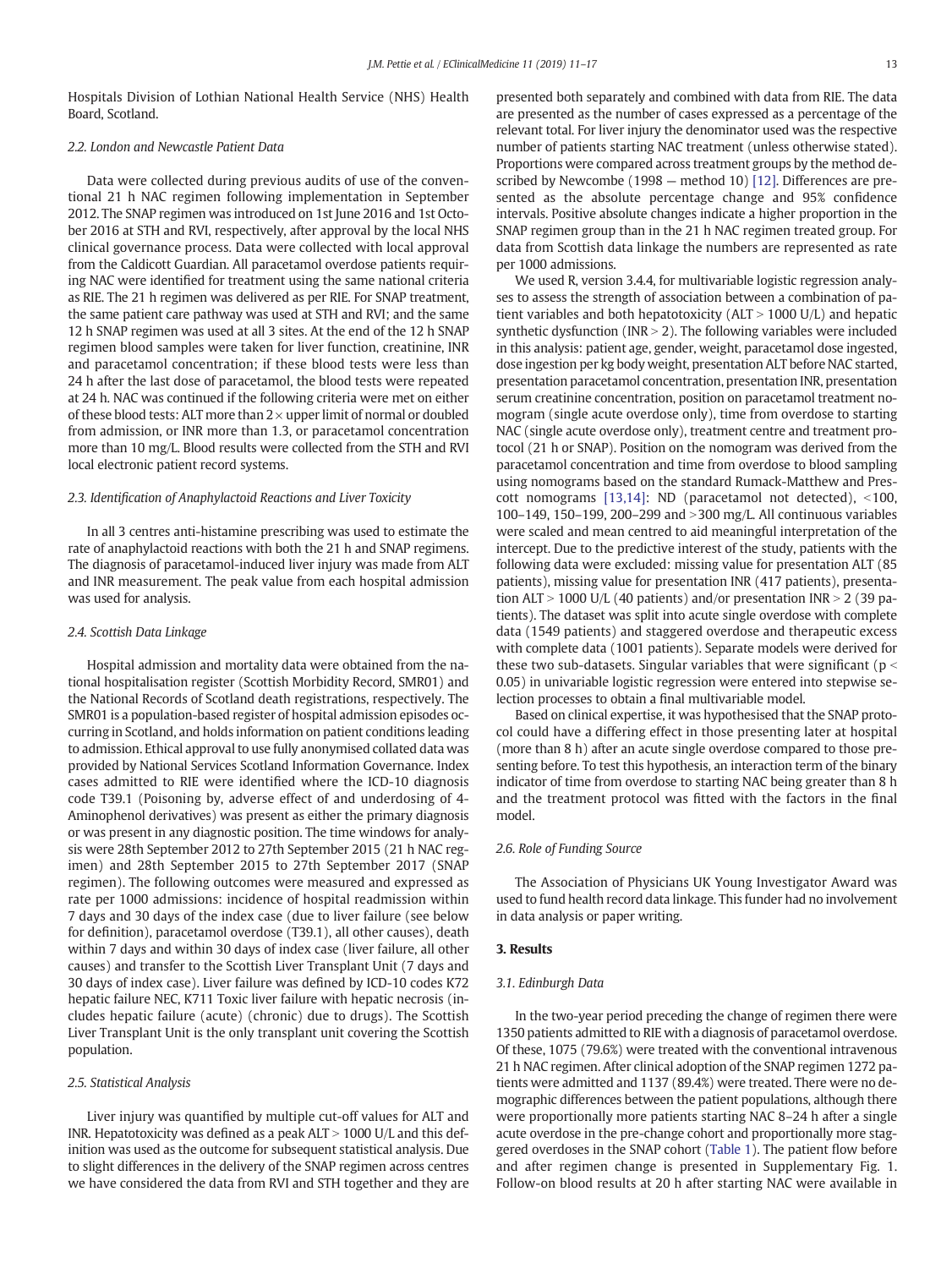<span id="page-3-0"></span>843 (74.1%) SNAP treated patients (Supplementary Fig. 1; the reasons for 20 h blood results not being available are described in Supplementary Table 1). The 10 h blood results for patients without follow-on 20 h results demonstrated the following values: median (IQR): paracetamol concentration 5 mg/L (<5–7); ALT 17 U/L (12–27); INR 1.2 (1.1–1.2). Of these there were 29 patients with an ALT activity greater than the local upper limit of normal (50 U/L) at 10 h (median 82 U/L (65–131, maximum 961)). In 23 of the 29 patients their ALT activity had fallen from admission to 10 h (mean decrease 25 U/L). The overdose types of these SNAP treated patients — who had 10 h bloods without 20 h bloods — were 79% single acute ingestions who presented within 8 h of overdose, 9% acute presenting greater than 8 h and 12% staggered overdose. All acute ingestions were below the 200 line on the nomogram, 69% were below the 150 line.

In the 2-year period using the conventional 21 h NAC regimen 127 (11.8%) of the treated RIE patients had an anaphylactoid reaction as estimated by prescription of an anti-histamine drug. By contrast, in the 2 year period using the SNAP regimen 18 (1.6%) of the treated patients received anti-histamine treatment. This represents an absolute risk reduction (ARR) of 10.2% (95% CI 8.2 to 12.4; number needed to treat to prevent one anti-histamine prescription 10). Within the time windows included in this study, 37 patients were treated with NAC at RIE both before and after the regimen change, representing 198 admission episodes of which 81 episodes were treated with the 21 h NAC regimen and 117 with the SNAP regimen. In these repeat-presenting patients, anaphylactoid reactions occurred 5 times with the 21 h regimen (6.2% of total episodes) and once with the SNAP regimen (0.9%) (ARR: 5.3% (95% CI 0.1 to 12.8)).

[Table 2](#page-4-0) presents the comparison of the effectiveness of the two regimens with regard to preventing liver injury as quantified by the peak hospital stay ALT activities and INR values. These data are presented as a proportion of those patients commencing NAC treatment. Hepatotoxicity (peak ALT  $> 1000$  U/L) occurred in 47 patients (4.4%) with 21 h NAC and 44 patients (3.9%) with SNAP (absolute difference −0.5%, 95% CI −2.2 to 1.2). When hepatotoxicity is represented as a proportion of those patients who had blood sampling at 20 h after starting NAC the absolute difference between regimens was  $0.6\%$  (95% CI  $-1.4$  to 2.6. 21 h regimen 47/1009, SNAP 44/843).

#### 3.2. London and Newcastle Data

At RVI and STH 413 patients were treated with the 21 h NAC regimen and 715 patients were treated with the SNAP regimen. The demographics of these patients are presented in Table 1. Anti-histamine treatment was prescribed for 36 (8.7%) patients treated with the 21 h regimen and 19 (2.7%) patients treated with the SNAP regimen (ARR 6With the 21 h and SNAP regimens, hepatotoxicity (peak  $ALT > 1000 U/L$ ) occurred in 17 (4.1%) and 23 (3.1%) patients, respectively (absolute difference  $-0.9$ %, 95% CI  $-3.5$  to 1.3) ([Table 2](#page-4-0)).

#### 3.3. Combined Data

When all patients were included (21 h  $N = 1488$ , SNAP  $N = 1852$ ) anti-histamine treatment was prescribed for 163 (11.0%) patients with the 21 h regimen and 37 (2.0%) patients with the SNAP regimen (ARR 9% (95% CI 7.3 to 10.7)). [Fig. 1](#page-4-0) presents the absolute differences in the percentage of patients developing liver injury. Hepatotoxicity occurred in 64 (4.3%) and 67 (3.6%) patients in the 21 h and SNAP treatment groups, respectively (absolute difference  $-0.7$ %, 95% CI  $-2.1$  to 0.6) [\(Table 2\)](#page-4-0).

Multivariable logistic regression analysis was performed to explore the relationship between treatment regimen and known factors associated with liver injury (Supplementary Table 2). Five factors were significant ( $p = 0.05$  or less) predictors of a peak ALT > 1000 U/L as the outcome in acute single overdose patients: The magnitude of these effects were ordered as "ND" nomogram ( $\beta = -6.9$ , reduction in outcome probability) ( $p = 0.0012$ ), INR ( $β = 0.99$ , increase) ( $p = 3.7$  $\times$  10<sup>-13</sup>), paracetamol concentration ( $\beta$  = 0.73, increase) (p = 2.8  $\times$  10<sup>-7</sup>), ALT ( $\beta$  = 0.64, increase) ( $p = 8.4 \times 10^{-9}$ ) and the time from overdose to starting NAC treatment ( $\beta = 0.42$ , increase) ( $p = 4$  $\times$  10<sup>-4</sup>). The beta-coefficients represent the increase in the value of the outcome variable for each one standard deviation increase in the covariate's value. With  $ALT > 1000$  U/L as the outcome in staggered and therapeutic excess patients, there were 3 statistically significant factors at presentation. The magnitude of these effects was ordered as INR ( $\beta = 0.77$ , increase) ( $p = 2 \times 10^{-5}$ ), paracetamol concentration  $(β = 0.66, increase) (p = 0.0019)$  and ALT  $(β = 0.49, increase) (p = 0.66)$  $2.8 \times 10^{-4}$ ).

With  $INR > 2$  as the outcome in acute single overdose patients, there were 3 statistically significant factors at presentation: INR ( $\beta$  = 1.1, increase) ( $p = 6.9 \times 10^{-13}$ ), paracetamol concentration ( $\beta = 0.91$ , increase) ( $p = 9.2 \times 10^{-9}$ ) and ALT ( $\beta = 0.33$ , increase) ( $p = 9.6$  $\times$  10<sup>-5</sup>). In staggered and therapeutic excess patients, the same 3 factors were statistically significant: INR ( $\beta$  = 0.93, increase) ( $p = 3.5$  $\times$  10<sup>-7</sup>), paracetamol concentration ( $\beta$  = 0.72, increase) (p = 8.4  $\times$  10<sup>-4</sup>) and ALT ( $\beta$  = 0.25, increase) ( $p$  = 0.032).

The treatment regimen used was not a significant factor in any of the 4 models, with the lowest p-value ( $p = 0.07$ ) being observed in covariate testing with the  $ALT > 1000$  U/L outcome in staggered patients (SNAP protocol reducing the frequency of the outcome). Further pvalues (0.30, 0.43 and 0.26) for the ALT  $>$  1000 U/L outcome in acute single overdose,  $INR > 2$  outcome in acute single overdose and  $INR > 2$ 

 $-$ Table 1

1- Patient demographics. Patients are grouped by hospital and NAC treatment regimen. RIE = Royal Infirmary of Edinburgh. RVI = Royal Victoria Infirmary, Newcastle. STH = St Thomas' % Hospital London. 21 h regimen is the conventional NAC treatment, 12 h regimen is the SNAP regimen. Data are presented as median and IQR or numbers and percentage. P values for comparison between the RIE treatment regimens were obtained by Mann–Whitney U test or test of proportions. ALT is the serum alaninine transaminase activity. ULN = upper limit of normal.

|       | $\ell_\texttt{m}$ parison between the Kie treatment regimens were obtained by Mann–Winthey O test of test of proportions. All is the serum alammine transammase activity. Oliv = upper mint of normal. |               |               |             |               |                      |             |
|-------|--------------------------------------------------------------------------------------------------------------------------------------------------------------------------------------------------------|---------------|---------------|-------------|---------------|----------------------|-------------|
| $9-$  |                                                                                                                                                                                                        | <b>RIE</b>    | <b>RIE</b>    | <b>RIE</b>  | STH & RVI     | <b>STH &amp; RVI</b> | STH & RVI   |
| $5-$  |                                                                                                                                                                                                        | 21 h regimen  | 12 h regimen  | 21 h v 12 h | 21 h regimen  | 12 h regimen         | 21 h v 12 h |
| $\%$  |                                                                                                                                                                                                        | $N = 1075$    | $N = 1137$    | P value     | $N = 413$     | $N = 715$            | P value     |
| CI    | Demographics                                                                                                                                                                                           |               |               |             |               |                      |             |
| $3 -$ | Age (years) (IQR)                                                                                                                                                                                      | $32(21-44)$   | $33(22-45)$   | 0.06        | $30(22-45)$   | $32(23-48)$          | 0.2         |
| .3    | Female (number, (%))                                                                                                                                                                                   | 755 (70)      | 806 (71)      | 0.6         | 237(57)       | 425 (59)             | 0.5         |
|       | Dose ingested:                                                                                                                                                                                         |               |               |             |               |                      |             |
| to    | Single overdose (median mg/kg (IQR))                                                                                                                                                                   | 212 (148-294) | 217 (151-314) | 0.3         | 250 (175-370) | 229 (159-333)        | 1.0         |
| 9-    | Repeated overdose (median mg/kg (IQR))                                                                                                                                                                 | 145 (109-222) | 151 (113-213) | 0.8         | 180 (117-308) | 170 (119-263)        | 0.3         |
| Н.    | Time to starting NAC after overdose:                                                                                                                                                                   |               |               |             |               |                      |             |
| $3-$  | $\leq$ 8 h (number, $(\%)$ )                                                                                                                                                                           | 530 (49)      | 520 (46)      | 0.2         | 131 (32)      | 230(32)              | 1.0         |
|       | $8-24$ h (number, $(\%)$ )                                                                                                                                                                             | 160(15)       | 126(11)       | 0.005       | 95(23)        | 124(17)              | 0.01        |
| )).   | $>24$ h (number, $(\%)$ )                                                                                                                                                                              | 36(3)         | 28(2)         | 0.1         | 12(3)         | 17(2)                | 0.3         |
|       | Staggered overdose (number, (%))                                                                                                                                                                       | 177 (16)      | 292(26)       | < 0.0001    | 89 (22)       | 154 (22)             | 1.0         |
|       | Therapeutic excess (number, (%))                                                                                                                                                                       | 164(15)       | 164(14)       | 0.8         | 62(15)        | 157(3)               | < 0.0001    |
|       | $ALT > ULN$ at presentation (number, $(\%)$ )                                                                                                                                                          | 162(15)       | 190 (17)      | 0.2         | 64 (15)       | 91(13)               | 0.3         |
|       | Received activated charcoal (number, (%))                                                                                                                                                              | 3(0.3)        | 9(0.8)        | 0.1         | 6(1.5)        | 23(3.2)              | 0.07        |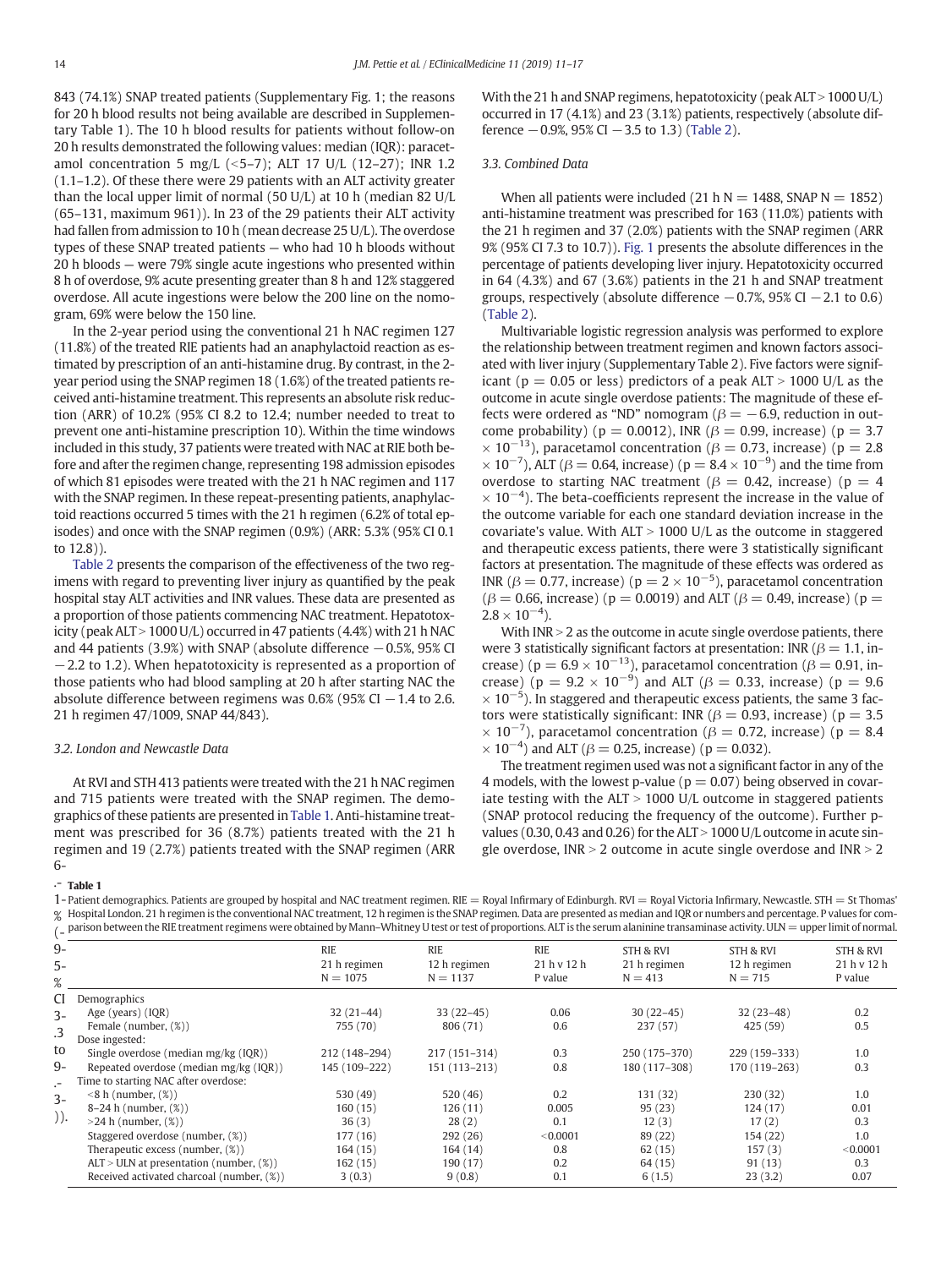<span id="page-4-0"></span>Frequency of liver injury after paracetamol overdose. Patients are grouped by hospital and NAC treatment regimen. RIE = Royal Infirmary of Edinburgh. RVI = Royal Victoria Infirmary, Newcastle. STH = St Thomas' Hospital London. 21 h regimen is the conventional NAC treatment, 12 h regimen is the SNAP regimen. Data from the 2 regimens are compared by presenting the absolute difference in percentage of patients with the defined degree of liver injury and 95% confidence intervals of that difference. All patients are included from the 3 hospital sites.

|                                         | <b>RIE</b><br>21 h regimen | <b>RIE</b><br>12 h regimen | <b>RIE</b><br>Absolute % difference<br>(95% CI) | STH & RVI<br>21 h regimen | STH & RVI<br>12 h regimen | STH & RVI<br>Absolute % difference<br>$(95\% \, \text{CI})$ | 21 h v 12 h overall<br>absolute % difference<br>$(95\% \, \text{CI})$ |
|-----------------------------------------|----------------------------|----------------------------|-------------------------------------------------|---------------------------|---------------------------|-------------------------------------------------------------|-----------------------------------------------------------------------|
| Number of patients starting NAC         | 1075                       | 1137                       | $\overline{\phantom{0}}$                        | 413                       | 715                       | $\overline{\phantom{0}}$                                    | $\overline{\phantom{a}}$                                              |
| Extended treatment beyond 21 h (N, (%)) | 113(11)                    | 131(12)                    | $1.0$ ( $-1.6$ to 3.6)                          | 47(11)                    | 40(6)                     | $-5.8$ ( $-9.5$ to 2.5)                                     | $-1.5$ ( $-3.6$ to 0.5)                                               |
| Peak ALT $> 100$ U/L (N, $(\%)$ )       | 131(12)                    | 141(12)                    | $0.2$ ( $-2.5$ to 3.0)                          | 48 (12)                   | 77(11)                    | $-0.9$ ( $-4.8$ to 2.8)                                     | $-0.3$ ( $-2.5$ to 1.9)                                               |
| Peak ALT $> 150$ U/L (N, $(\%)$ )       | 108(10)                    | 109(10)                    | $0.5$ ( $-3.0$ to 2.0)                          | 18(4)                     | 56(8)                     | $3.5(0.5 \text{ to } 6.2)$                                  | $0.4$ ( $-1.5$ to 2.3)                                                |
| Peak ALT $> 1000$ U/L (N, $(\%)$ )      | 47(4)                      | 44(4)                      | $-0.5$ ( $-2.2$ to 1.2)                         | 17(4)                     | 23(3)                     | $-0.9$ ( $-3.5$ to 1.3)                                     | $-0.7$ ( $-2.1$ to 0.6)                                               |
| Peak INR $> 2$ (N, $(\%)$ )             | 35(3)                      | 37(3)                      | $0(-1.5 \text{ to } 1.5)$                       | 10(2)                     | 23(3)                     | $0.8$ ( $-1.4$ to 2.7)                                      | $0.2$ ( $-1.0$ to 1.4)                                                |
| Peak INR $>$ 3 (N, $(\%)$ )             | 16(2)                      | 17(2)                      | $0$ ( $-1.1$ to 1.1)                            | 3(1)                      | 9(1)                      | $0.5$ ( $-1.0$ to 1.7)                                      | $0.1$ ( $-0.7$ to 0.9)                                                |

outcome in staggered and therapeutic excess patients suggests no significant difference in endpoints in SNAP protocol patients compared to the standard 21 h antidote regimen patients.

#### 3.4. Pattern of Overdose

Patients taking staggered overdoses and those who start treatment with NAC later than 8 h after a single overdose are at greater risk of liver injury. Therefore, we analysed the combined dataset by overdose type [\(Fig. 2\)](#page-5-0). With regard to the endpoint of  $ALT > 1000$  U/L there was an effect that favoured the 21 h regimen in the 8–24 group (absolute difference 3.7% (0.5 to 7.2)) and an effect that favoured SNAP in the staggered group (absolute difference  $-2.9% (-6.0 \text{ to } -0.6)$ ) (Supplementary Table 3). Taking into account the optimal multivariable model for baseline variables (described above) in the late presenting patients resulted in a non-significant p-value of 0.06 for ALT > 1000 U/L. As already described, in the multivariable model derived for staggered overdoses, treatment regimen is not a significant factor when baseline variables are accounted for ( $p = 0.07$ ). There was no effect of regimen on reaching the endpoint  $INR > 2$  in any sub-group (Supplementary Table 3). Patients taking larger paracetamol overdoses are at higher risk of liver injury [\[15,16\]](#page-6-0). Therefore, we analysed the combined dataset



Fig. 1. The difference in the frequency of liver injury between the 21 h NAC regimen and the SNAP regimen. A range of cut-off values for serum ALT activity and INR are presented. Extended treatment refers to having NAC treatment continued after the regimen finishes. Data are presented as the absolute differences (%) with the error bars representing the 95% confidence intervals. All patients are included from the 3 hospital sites.

mogram position (Supplementary Table 4). There was no difference between the two NAC regimens. If we reflect clinical practice worldwide and focus on those patients over the 150 line there was no difference between regimens ( $ALT > 1000$ : 21 h 20/485; SNAP 20/474. Absolute difference  $0.1\%$  ( $-2.5$  to 2.7)). For those patients treated with the SNAP regimen, the number of bags of NAC received by different nomogram groups is presented in Supplementary Fig. 2. The mode average number of bags was 2 for all groups but the number of patients receiving extended treatment is increased in the higher nomogram bands.

#### 3.5. Scottish Health Record Linkage

Data linkage using national Scottish datasets was performed to determine patient outcome after discharge. This approach captures admissions to all Scottish hospitals and all deaths and facilitates efficient patient follow up to determine pre-defined outcomes. In those RIE patients coded with paracetamol overdose (T39.1) as their primary discharge diagnosis or with T39.1 recorded in any diagnostic position, none were readmitted with, or died from, liver failure within 7 or 30 days of their index presentation. The incidence of transfer to the Scottish Liver Transplantation Unit was similar in the time windows corresponding to RIE using the 21 h and SNAP regimens ([Table 3](#page-5-0)).

#### 4. Discussion

Paracetamol overdose is one of the most common medical emergencies in the UK and worldwide. NAC is an effective antidote but the widely used 21 h regimen produces a high rate of ADRs and necessitates prolonged hospital admission. We have previously shown that the shorter 'SNAP' regimen is associated with improved patient safety due to a substantial reduction in the incidence of anaphylactoid reactions. We now show in this paper that the two regimens are of similar efficacy in unselected patients.

The SNAP trial recruited a selected sub-group of single acute paracetamol overdose patients that were able and willing to consent to this randomised controlled trial. In the present paper we describe extension of the SNAP regimen into routine clinical practice. The SNAP trial was not large enough to confidently inform clinicians about whether the SNAP 12 h regimen is as effective as the 21 h regimen at preventing liver toxicity. In the present study, we have combined data from three specialist UK clinical toxicology units in Edinburgh, Newcastle and London to describe the safety and efficacy of the SNAP regimen when used in routine clinical practice. In the population as a whole the SNAP regimen is as effective as the 21 h NAC regimen with regard to preventing liver injury. The width of the confidence intervals in our point estimates of the difference between the 21 h and SNAP regimens could be used as a guide as to whether national guidelines and individual hospitals should switch to using the 12 h regimen or whether larger studies are still required. For example, if 4% of patients develop an  $ALT > 1000$  U/L with the 21 h NAC regimen, clinicians can have 95% confidence that the 12 h regimen will lead to no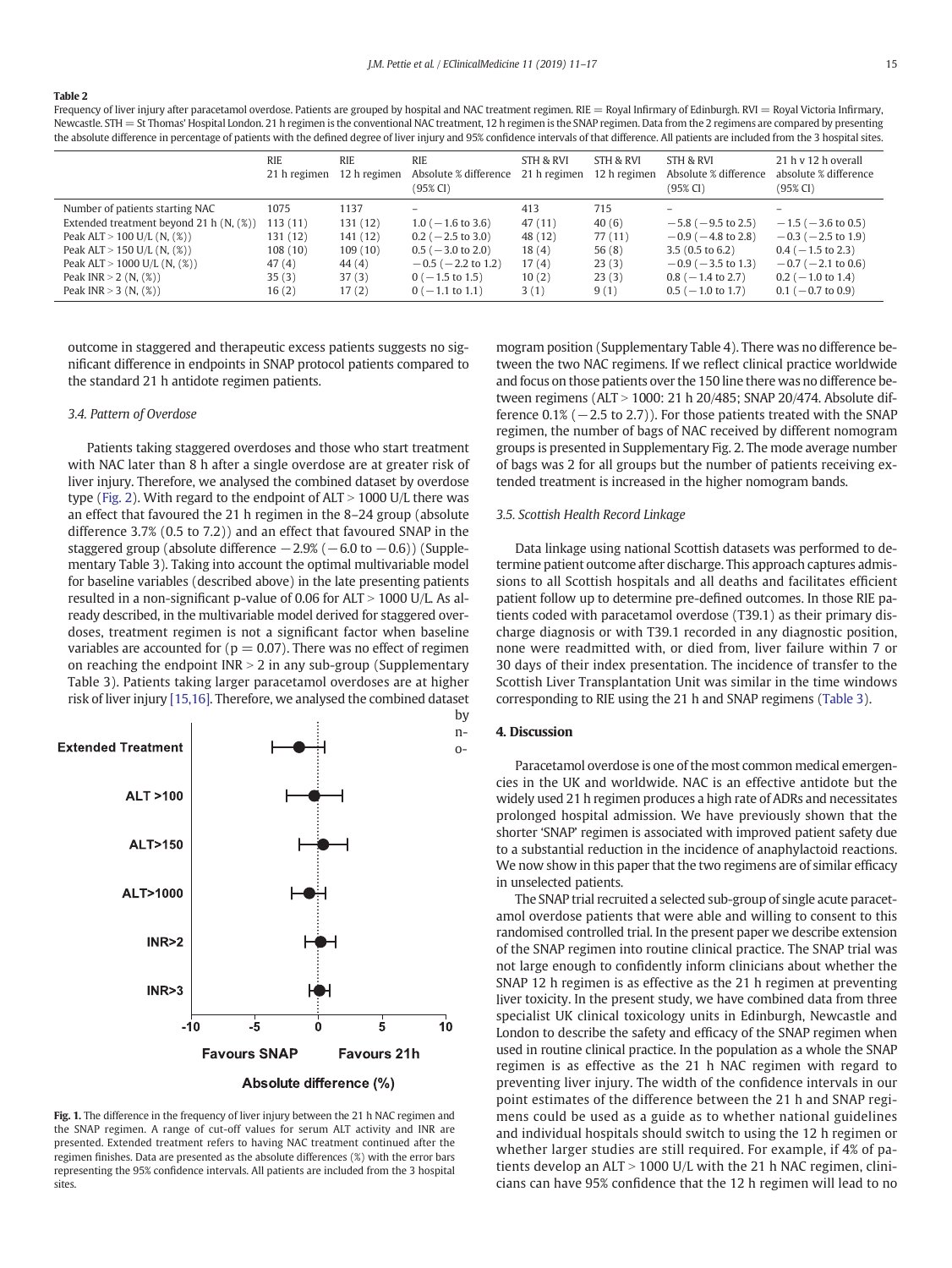<span id="page-5-0"></span>

e Patient outcomes derived from data linkage of Royal Infirmary of Edinburgh admissions d—with paracetamol overdose (T39.1 code ICD10) as the primary diagnosis or anywhere in<br>d—the diagnostic coding. Patient admissions were from 29th Sontember 2012, 29th Sontem u-ber 2015 (21 h regimen) and 28th September 2015–27th September 2017 (12 h regimen). c-For the primary diagnosis table N numbers were 1913 and 1031 for the 21 h and 12 h rege-imens. For the any diagnostic position table N numbers were 3017 and 1507 for the 21 h d, and 12 h regimens. Data are presented as the number and the percentage of admissions. the diagnostic coding. Patient admissions were from 28th September 2012–28th Septem-

| $S-$ |                         | <b>RIE</b>   | <b>RIE</b>   | Absolute difference            |
|------|-------------------------|--------------|--------------|--------------------------------|
| u-   |                         | 21 h regimen | 12 h regimen | $(95\%$ CI)                    |
| g-   | Primary diagnosis T39.1 |              |              |                                |
| g-   | Readmission in 7 days   |              |              |                                |
| $e-$ | Liver failure           | $\mathbf{0}$ | $\mathbf{0}$ | $0\%$ ( $-0.3$ to 0.2)         |
| $S-$ | Paracetamol OD          | 29(1.5)      | 17(1.7)      | $0.1\%$ (-0.7 to 1.2)          |
|      | All other cases         | 45(2.4)      | 23(2.2)      | $-0.1\%$ ( $-1.2$ to 1.1)      |
| ti-  | Readmission in 30 days  |              |              |                                |
| n-   | Liver failure           | 0            | 0            | $0\% (-0.3 \text{ to } 0.2)$   |
| g    | Paracetamol OD          | 81 (4.2)     | 66 (6.4)     | $2.1\%$ (0.5 to 4)             |
| t-   | All other cases         | 136(7.1)     | 72 (7.0)     | $-0.1\%$ ( $-1.9$ to 1.9)      |
| h-   | Death within 7 days     |              |              |                                |
|      | Liver failure           | 0            | 0            | $0\% (-0.3 \text{ to } 0.2)$   |
| at   | All other cases         | 0            | 1(0.2)       | $0.1\%$ (0.1 to 0.5)           |
| p-   | Death within 30 days    |              |              |                                |
| a-   | Liver failure           | $\mathbf{0}$ | 0            | $0\%$ ( $-0.3$ to 0.2)         |
| ti-  | All other cases         | 0            | 1(0.2)       | $0.1\%$ (0.1 to 0.5)           |
|      | Liver unit transfer     |              |              |                                |
| e-   | 7 days                  | 4(0.4)       | 1(0.2)       | $-0.1\%$ ( $-0.5$ to 0.4)      |
| n-   | 30 days                 | 6(0.6)       | 1(0.2)       | $-0.2$ ( $-0.6$ to 0.3)        |
| ts   | Any position T39.1      |              |              |                                |
|      | Readmission in 7 days   |              |              |                                |
|      | Liver failure           | 0            | $\Omega$     | $0\%$ ( $-0.1$ to 0.3)         |
|      | Paracetamol OD          | 32(1.1)      | 21(1.4)      | $0.3\%$ ( $-0.3$ to 1.1)       |
|      | All other cases         | 63(2.1)      | 36(2.4)      | $0.3\%$ ( $-0.5$ to 1.3)       |
|      | Readmission in 30 days  |              |              |                                |
|      | Liver failure           | $\mathbf{0}$ | $\mathbf{0}$ | $0\%$ ( $-0.1$ to 0.3)         |
|      | Paracetamol OD          | 90(3.0)      | 76 (5.0)     | 2.1% (0.9 to 3.4)              |
|      | All other cases         | 190(6.3)     | 114(7.6)     | $1.3\% (-0.2 \text{ to } 2.9)$ |
|      | Death within 7 days     |              |              |                                |
|      | Liver failure           | $\mathbf{0}$ | 0            | $0\%$ ( $-0.1$ to 0.3)         |
|      | All other cases         | 2(0.1)       | 1(0.1)       | $0\%$ (-0.1 to 0.3)            |
|      | Death within 30 days    |              |              |                                |
|      | Liver failure           | 0            | 0            | $0\%$ ( $-0.1$ to 0.3)         |
|      | All other cases         | 14(0.9)      | 1(0.1)       | $-0.4\%$ ( $-0.04$ to $-0.7$ ) |
|      | Liver unit transfer     |              |              |                                |
|      | 7 days                  | 10(0.6)      | 2(0.2)       | $-0.2\%$ ( $-0.5$ to 0.2)      |
|      | 30 days                 | 12(0.7)      | 2(0.2)       | $-0.3$ ( $-0.6$ to 0.1)        |
|      |                         |              |              |                                |

who have had reactions to the 21 h NAC regimen are less likely to have a repeat reaction if treated with the SNAP regimen. This current paper reproduces the principal findings from the SNAP trial in routine clinical practice, and thus provides external validity.

The SNAP regimen is shorter than current treatment so has the potential to reduce length of hospital stay for patients who do not develop liver toxicity. Defining the criteria for discharge from hospital immediately after completing the 12 h SNAP regimen will be a focus for future research and guideline development. In both the 21 h regimen and SNAP the dose of NAC is based solely on body weight and not any of the variables identified as being associated with increased risk of liver injury in our models (presentation paracetamol concentration, ALT and INR). Further clinical data and research will be needed to determine whether there are sub-groups of patients who would be optimally treated with lower or higher doses of NAC, such as patients presenting following large overdoses [\[15,16\],](#page-6-0) and/or whether other biomarkers currently being developed could help identify patients at greater risk [\[17\]](#page-6-0).

4.1. Limitations

From the data in this paper we cannot confidently determine whether there are sub-groups of overdose patients that would be better treated with the 21 h or SNAP protocol. When clinically relevant subgroups were investigated, the SNAP protocol appeared better in

Fig. 2. The difference in the frequency of liver injury between the 21 h NAC regimen and the SNAP regimen when the population is sub-divided by overdose pattern. Liver injury is presented as  $ALT > 1000$  U/L (A) and INR  $> 2$  (B). Acute single overdoses are subdivided by the time from overdose to starting NAC treatment. The unknown group took a single overdose at an unknown time. Staggered and therapeutic excess patterns are also presented. Data are presented as the absolute differences (%) with the error bars representing the 95% confidence intervals. Patients without baseline ALT or INR values and those reaching the endpoints before starting NAC were excluded. Patients from all 3 sites are included.

more than 4.6% of patients developing this magnitude of increase in ALT activity.

This paper demonstrates reduced anaphylactoid reactions in unselected patient populations treated with the SNAP regimen across 3 UK hospitals. While such reactions are not usually life-threatening, they are unpleasant and lead to treatment interruption, treatment refusal and reluctance of physicians to treat patients with a history of previous reactions. In the Edinburgh dataset there were a number of patients who were treated with both the 21 h NAC and SNAP regimens. In these repeat presenters the incidence of anaphylactoid reactions was r-Table 3